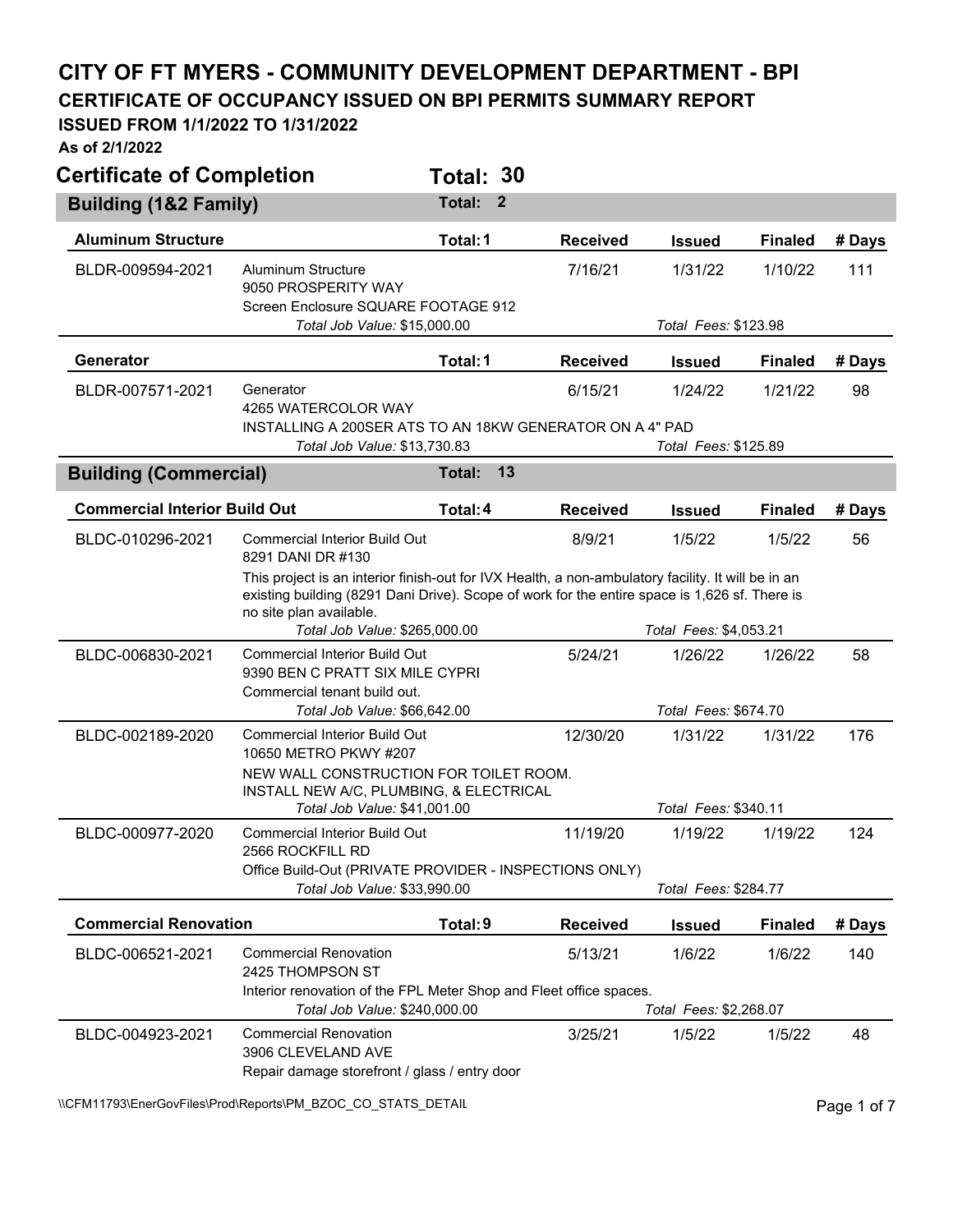|                                            | Total Job Value: \$15,000.00                                                                                         |                                                                                                                                                                                                                                                                                                                                                                            | Total Fees: \$258.98 |                        |                |             |  |  |  |
|--------------------------------------------|----------------------------------------------------------------------------------------------------------------------|----------------------------------------------------------------------------------------------------------------------------------------------------------------------------------------------------------------------------------------------------------------------------------------------------------------------------------------------------------------------------|----------------------|------------------------|----------------|-------------|--|--|--|
| BLD2020-00387                              | <b>Commercial Renovation</b><br>3164 PALM BEACH BLVD                                                                 | 2/12/20                                                                                                                                                                                                                                                                                                                                                                    | 1/12/22              | 1/12/22                | 323            |             |  |  |  |
|                                            | Building Partition, repair roof, electrical and plumbing (COD2017-04546)                                             |                                                                                                                                                                                                                                                                                                                                                                            |                      |                        |                |             |  |  |  |
|                                            | Total Job Value: \$75,000.00                                                                                         |                                                                                                                                                                                                                                                                                                                                                                            |                      | Total Fees: \$768.73   |                |             |  |  |  |
| BLDC-006482-2021                           | <b>Commercial Renovation</b><br>2000 W FIRST ST                                                                      |                                                                                                                                                                                                                                                                                                                                                                            | 5/12/21              | 1/14/22                | 1/14/22        | 114         |  |  |  |
|                                            | buildings; repair of cracks on ramp and elevated slab; repair of delaminated stucco at ramp                          | Two Buildings: One restroom building and one Pavilion. Replacement of all plumbing<br>fixtures; plumbing piping within restroom walls, replacement of electrical fixtures both<br>interior and exterior of both buildings; replacement of restroom exhaust fans and ceiling<br>louvers; installation of new toilet partitions, new paint in restrooms and exterior of both |                      |                        |                |             |  |  |  |
|                                            | and elevated slab, replacement of existing hand rails and installation of a high traffic coating                     |                                                                                                                                                                                                                                                                                                                                                                            |                      |                        |                |             |  |  |  |
|                                            | on elevated slab and ramp.                                                                                           |                                                                                                                                                                                                                                                                                                                                                                            |                      |                        |                |             |  |  |  |
|                                            | Total Job Value: \$585,000.00                                                                                        |                                                                                                                                                                                                                                                                                                                                                                            |                      | Total Fees: \$7,342.18 |                |             |  |  |  |
| BLDC-011320-2021                           | <b>Commercial Renovation</b><br>2110 HOOPLE ST                                                                       |                                                                                                                                                                                                                                                                                                                                                                            | 9/14/21              | 1/12/22                | 1/12/22        | 49          |  |  |  |
|                                            | Add new footers to support and reinforce porch                                                                       |                                                                                                                                                                                                                                                                                                                                                                            |                      |                        |                |             |  |  |  |
|                                            | Total Job Value: \$5,000.00                                                                                          |                                                                                                                                                                                                                                                                                                                                                                            |                      | Total Fees: \$111.68   |                |             |  |  |  |
| BLD2020-01803                              | <b>Commercial Renovation</b><br>3516 PALM BEACH BLVD<br>Renovation of Bakery.                                        |                                                                                                                                                                                                                                                                                                                                                                            | 6/18/20              | 1/19/22                | 1/19/22        | 431         |  |  |  |
|                                            | Total Job Value: \$5,000.00                                                                                          |                                                                                                                                                                                                                                                                                                                                                                            |                      | Total Fees: \$156.68   |                |             |  |  |  |
| BLDC-008759-2021                           | <b>Commercial Renovation</b>                                                                                         | 6/29/21                                                                                                                                                                                                                                                                                                                                                                    | 1/10/22              | 1/10/22                | 38             |             |  |  |  |
|                                            | 1920 VIRGINIA AVE #1503<br>Hall & Master Bathrooms Remodel                                                           |                                                                                                                                                                                                                                                                                                                                                                            |                      |                        |                |             |  |  |  |
|                                            | Replace Master Bedroom & Guest Bedroom Slider Doors                                                                  |                                                                                                                                                                                                                                                                                                                                                                            |                      |                        |                |             |  |  |  |
|                                            | Total Job Value: \$104,000.00                                                                                        |                                                                                                                                                                                                                                                                                                                                                                            |                      | Total Fees: \$563.08   |                |             |  |  |  |
| BLDC-006287-2021                           | <b>Commercial Renovation</b>                                                                                         |                                                                                                                                                                                                                                                                                                                                                                            | 5/6/21               | 1/18/22                | 12/20/21       | 57          |  |  |  |
|                                            | 3050 CHAMPION RING RD                                                                                                |                                                                                                                                                                                                                                                                                                                                                                            |                      |                        |                |             |  |  |  |
|                                            | Interior renovation and equipment swapout                                                                            |                                                                                                                                                                                                                                                                                                                                                                            |                      |                        |                |             |  |  |  |
|                                            | Total Job Value: \$300,000.00                                                                                        |                                                                                                                                                                                                                                                                                                                                                                            |                      | Total Fees: \$1,527.63 |                |             |  |  |  |
| BLDC-007364-2021                           | <b>Commercial Renovation</b>                                                                                         |                                                                                                                                                                                                                                                                                                                                                                            | 6/9/21               | 1/26/22                | 1/26/22        | 82          |  |  |  |
|                                            | 1900 VIRGINIA AVE #401<br>Interior remodel of existing Kitchen and (2) bathrooms. To also include repipe of existing |                                                                                                                                                                                                                                                                                                                                                                            |                      |                        |                |             |  |  |  |
|                                            | supply lines.                                                                                                        |                                                                                                                                                                                                                                                                                                                                                                            |                      |                        |                |             |  |  |  |
|                                            | Total Job Value: \$90,000.00                                                                                         |                                                                                                                                                                                                                                                                                                                                                                            |                      | Total Fees: \$511.26   |                |             |  |  |  |
| <b>Building (Multi-Family)</b>             |                                                                                                                      | 10<br>Total:                                                                                                                                                                                                                                                                                                                                                               |                      |                        |                |             |  |  |  |
| <b>Multi-Family Residential Renovation</b> |                                                                                                                      | Total: 10                                                                                                                                                                                                                                                                                                                                                                  | <b>Received</b>      | <b>Issued</b>          | <b>Finaled</b> | # Days      |  |  |  |
| BLDM-003270-2021                           | Multi-Family Residential Renovation<br>1900 VIRGINIA AVE #103                                                        |                                                                                                                                                                                                                                                                                                                                                                            | 2/2/21               | 1/6/22                 | 1/6/22         | 42          |  |  |  |
|                                            | Interior Remodeling.<br>Total Job Value: \$90,000.00                                                                 |                                                                                                                                                                                                                                                                                                                                                                            |                      | Total Fees: \$676.03   |                |             |  |  |  |
|                                            |                                                                                                                      |                                                                                                                                                                                                                                                                                                                                                                            |                      |                        |                |             |  |  |  |
| BLDM-001118-2020                           | Multi-Family Residential Renovation<br>8209 BIBIANA WAY #402                                                         |                                                                                                                                                                                                                                                                                                                                                                            | 11/23/20             | 1/6/22                 | 1/6/22         | 42          |  |  |  |
|                                            | Temporary Roof repair with incidental temporary Stucco repair<br>Total Job Value: \$4,500.00                         |                                                                                                                                                                                                                                                                                                                                                                            |                      | Total Fees: \$76.40    |                |             |  |  |  |
|                                            |                                                                                                                      |                                                                                                                                                                                                                                                                                                                                                                            |                      |                        |                |             |  |  |  |
| BLDM-001099-2020                           | Multi-Family Residential Renovation<br>8209 BIBIANA WAY #403                                                         |                                                                                                                                                                                                                                                                                                                                                                            | 11/23/20             | 1/25/22                | 1/25/22        | 42          |  |  |  |
|                                            | Temporary Roof repair with incidental temporary Stucco repair                                                        |                                                                                                                                                                                                                                                                                                                                                                            |                      |                        |                |             |  |  |  |
|                                            | Total Job Value: \$4,500.00                                                                                          |                                                                                                                                                                                                                                                                                                                                                                            |                      | Total Fees: \$76.40    |                |             |  |  |  |
|                                            | \\CFM11793\EnerGovFiles\Prod\Reports\PM_BZOC_CO_STATS_DETAIL                                                         |                                                                                                                                                                                                                                                                                                                                                                            |                      |                        |                | Page 2 of 7 |  |  |  |
|                                            |                                                                                                                      |                                                                                                                                                                                                                                                                                                                                                                            |                      |                        |                |             |  |  |  |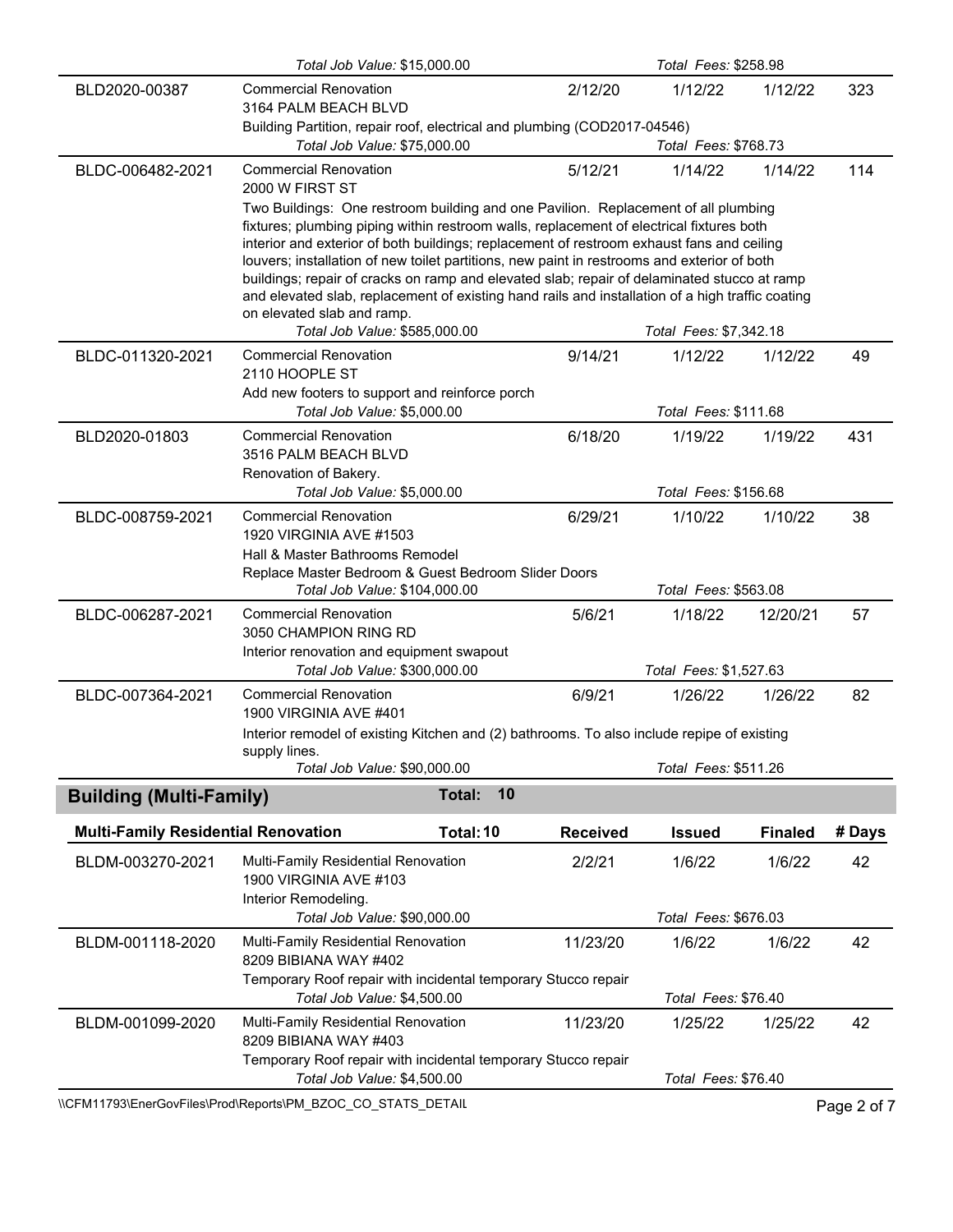| BLDM-001112-2020                             | Multi-Family Residential Renovation<br>8340 DELICIA ST #1104<br>Temporary Roof repair with incidental temporary Stucco repair                                                      | 11/23/20               | 1/21/22         | 1/21/22              | 51             |        |  |
|----------------------------------------------|------------------------------------------------------------------------------------------------------------------------------------------------------------------------------------|------------------------|-----------------|----------------------|----------------|--------|--|
|                                              | Total Job Value: \$4,500.00                                                                                                                                                        |                        |                 | Total Fees: \$76.40  |                |        |  |
| BLDM-000235-2020                             | Multi-Family Residential Renovation<br>8340 DELICIA ST #1105                                                                                                                       |                        | 10/29/20        | 1/25/22              | 1/25/22        | 78     |  |
|                                              | Temporary roof repair (W/incidental temporary stucco repair)                                                                                                                       |                        |                 |                      |                |        |  |
|                                              | Total Job Value: \$4,500.00                                                                                                                                                        |                        |                 | Total Fees: \$106.49 |                |        |  |
| BLDM-000232-2020                             | Multi-Family Residential Renovation<br>8340 DELICIA ST #1101                                                                                                                       |                        | 10/29/20        | 1/6/22               | 1/6/22         | 76     |  |
|                                              | TEMPORARY ROOF REPAIR (W/INCIDENTAL TEMPORARY STUCCO REPAIR)<br>Total Job Value: \$4,500.00                                                                                        |                        |                 | Total Fees: \$76.40  |                |        |  |
|                                              |                                                                                                                                                                                    |                        |                 |                      |                |        |  |
| BLDM-000222-2020                             | Multi-Family Residential Renovation<br>11964 TULIO WAY #2503                                                                                                                       |                        | 10/29/20        | 1/25/22              | 1/25/22        | 78     |  |
|                                              | Temporary roof repair (W/incidental temporary stucco repair)<br>Total Job Value: \$4,500.00                                                                                        |                        |                 | Total Fees: \$106.49 |                |        |  |
| BLDM-011292-2021                             | Multi-Family Residential Renovation                                                                                                                                                |                        | 9/13/21         | 1/25/22              | 1/25/22        | 20     |  |
|                                              | 11861 NALDA ST #12201                                                                                                                                                              |                        |                 |                      |                |        |  |
|                                              | Temporary Roof Repair / Temporary Stucco Repair                                                                                                                                    |                        |                 |                      |                |        |  |
|                                              | Total Job Value: \$4,500.00                                                                                                                                                        |                        |                 | Total Fees: \$76.40  |                |        |  |
| BLD2020-03102                                | Multi-Family Residential Renovation<br>11856 ROCIO ST #2001                                                                                                                        |                        | 10/2/20         | 1/18/22              | 1/18/22        | 48     |  |
|                                              | TEMPORARY ROOF REPAIR W/INCIDENTAL TEMPORARY STUCCO REPAIRS                                                                                                                        |                        |                 |                      |                |        |  |
|                                              | Total Job Value: \$4,500.00                                                                                                                                                        |                        |                 | Total Fees: \$226.69 |                |        |  |
| BLDM-005900-2021                             | Multi-Family Residential Renovation                                                                                                                                                |                        | 4/23/21         | 1/10/22              | 1/10/22        | 32     |  |
|                                              | 2104 W FIRST ST #603                                                                                                                                                               |                        |                 |                      |                |        |  |
|                                              | Cabinets & Counter tops in kitchen, master bath, guest bath & Laundry; Shower to shower<br>conversion in master bath; Tub to shower conversion in guest bath; remove tub in master |                        |                 |                      |                |        |  |
|                                              | bath<br>Total Job Value: \$191,939.00                                                                                                                                              |                        |                 | Total Fees: \$984.89 |                |        |  |
| <b>Electrical</b>                            |                                                                                                                                                                                    | Total:<br>$\mathbf{2}$ |                 |                      |                |        |  |
|                                              |                                                                                                                                                                                    |                        |                 |                      |                |        |  |
| <b>Existing/Replace/Repair: Commercial</b>   |                                                                                                                                                                                    | Total: 1               | <b>Received</b> | <b>Issued</b>        | <b>Finaled</b> | # Days |  |
| TRD-004639-2021                              | Existing/Replace/Repair: Commercial<br>2120 DR MARTIN LUTHER KING JR                                                                                                               |                        | 3/18/21         | 1/21/22              | 8/25/21        | 26     |  |
|                                              | Provide new circuitry, devices and fixtures at South Parking Lot                                                                                                                   |                        |                 |                      |                |        |  |
|                                              | Total Job Value: \$300,000.00                                                                                                                                                      |                        |                 | Total Fees: \$396.50 |                |        |  |
| <b>Existing/Replace/Repair: Multi-Family</b> |                                                                                                                                                                                    | Total: 1               | <b>Received</b> | <b>Issued</b>        | <b>Finaled</b> | # Days |  |
| TRD-010638-2021                              | Existing/Replace/Repair: Multi-Family<br>10503 CASELLA WAY #101                                                                                                                    |                        | 8/19/21         | 1/27/22              | 1/25/22        | 25     |  |
|                                              | Adding Lighting into Cabinets in Den                                                                                                                                               |                        |                 |                      |                |        |  |
|                                              | Total Job Value: \$950.00                                                                                                                                                          | Total Fees: \$31.87    |                 |                      |                |        |  |
|                                              |                                                                                                                                                                                    |                        |                 |                      |                |        |  |
| <b>Mechanical</b>                            |                                                                                                                                                                                    | Total:<br>$\mathbf{1}$ |                 |                      |                |        |  |
| <b>New: Commercial</b>                       |                                                                                                                                                                                    | Total: 1               | <b>Received</b> | <b>Issued</b>        | <b>Finaled</b> | # Days |  |
| TRD-000461-2020                              | New: Commercial                                                                                                                                                                    |                        | 11/4/20         | 1/13/22              | 12/27/21       | 366    |  |
|                                              | 2476 EDISON AVE                                                                                                                                                                    |                        |                 |                      |                |        |  |
|                                              | Installation Interior Walk-In-Cooler<br>Total Job Value: \$15,000.00                                                                                                               |                        |                 | Total Fees: \$206.79 |                |        |  |

\\CFM11793\EnerGovFiles\Prod\Reports\PM\_BZOC\_CO\_STATS\_DETAIL\PhysicalCefment Page 3 of 7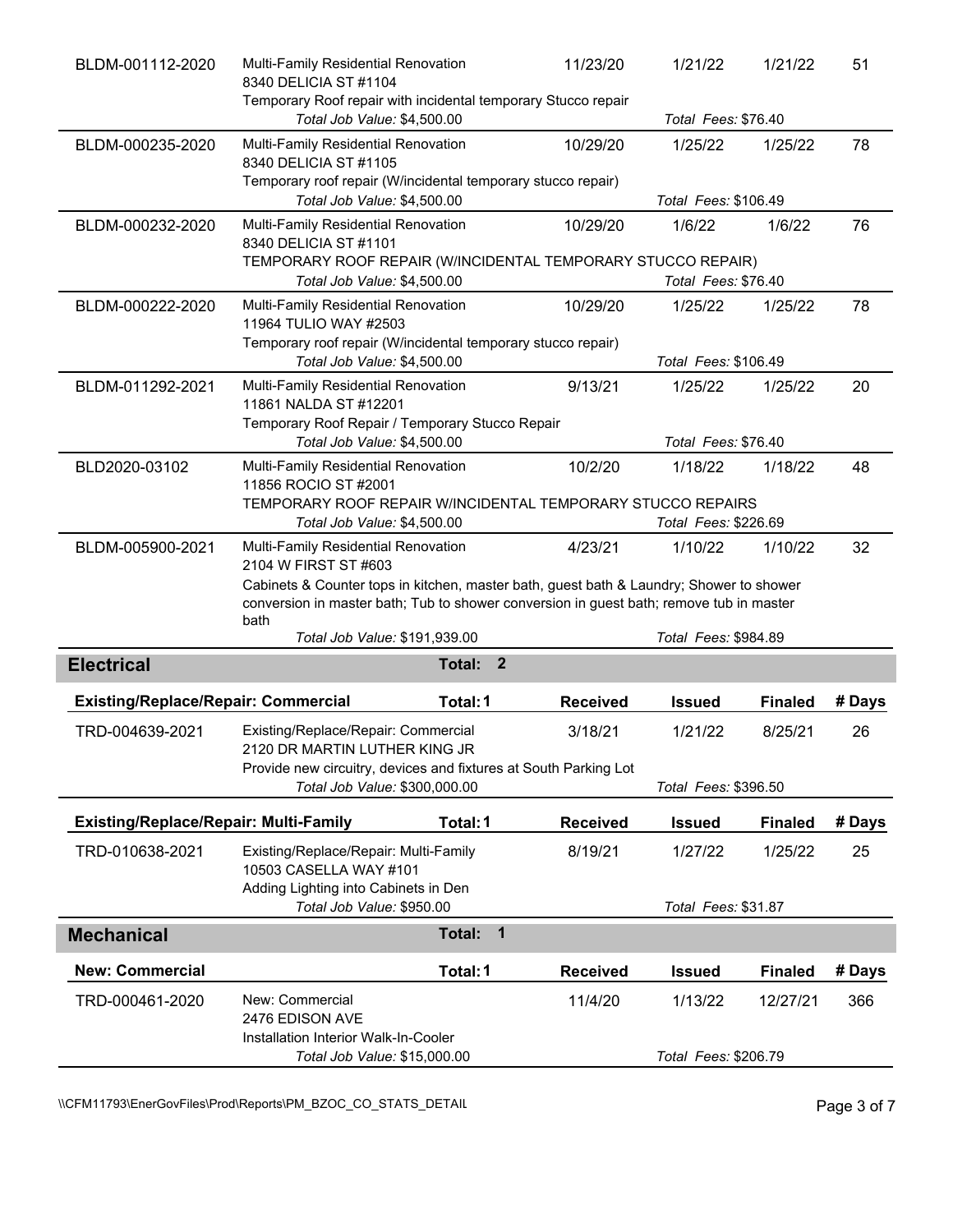| <b>Pool/Spa/Fountain</b>         |                                                                                                                                                                              | Total:<br>1             |                 |                      |                |        |  |
|----------------------------------|------------------------------------------------------------------------------------------------------------------------------------------------------------------------------|-------------------------|-----------------|----------------------|----------------|--------|--|
| Pool: 1&2 Family                 |                                                                                                                                                                              | Total: 1                | <b>Received</b> | <b>Issued</b>        | <b>Finaled</b> | # Days |  |
| POOL-006743-2021                 | Pool: 1&2 Family<br>4241 BLUEGRASS DR                                                                                                                                        |                         | 5/20/21         | 1/14/22              | 1/7/22         | 12     |  |
|                                  | New Swimming Pool Construction ((PRIVATE PROVIDER - INSPECTIONS ONLY))<br>Total Job Value: \$47,500.00                                                                       |                         |                 | Total Fees: \$320.64 |                |        |  |
| Roof/Re-Roof                     |                                                                                                                                                                              | <b>Total:</b><br>1      |                 |                      |                |        |  |
| Re-Roof: 1&2 Family              |                                                                                                                                                                              | Total: 1                | <b>Received</b> | <b>Issued</b>        | <b>Finaled</b> | # Days |  |
| TRD-000588-2020                  | Re-Roof: 1&2 Family<br>7975 GATOR PALM DR                                                                                                                                    |                         | 11/6/20         | 1/13/22              | 1/28/21        | 27     |  |
|                                  | Remove hurricane damaged tile and underlayment.<br>Re-nail decking to code. Install self adhered underlayment and flashing. Install tile to<br>manufacturers specifications. |                         |                 |                      |                |        |  |
|                                  | Total Job Value: \$89,000.00                                                                                                                                                 |                         |                 | Total Fees: \$49.64  |                |        |  |
| <b>Certificate of Completion</b> |                                                                                                                                                                              | <b>Total Job Value:</b> | \$2,624,752.83  |                      |                |        |  |
|                                  |                                                                                                                                                                              | <b>Total Fees:</b>      | \$22,598.98     |                      |                |        |  |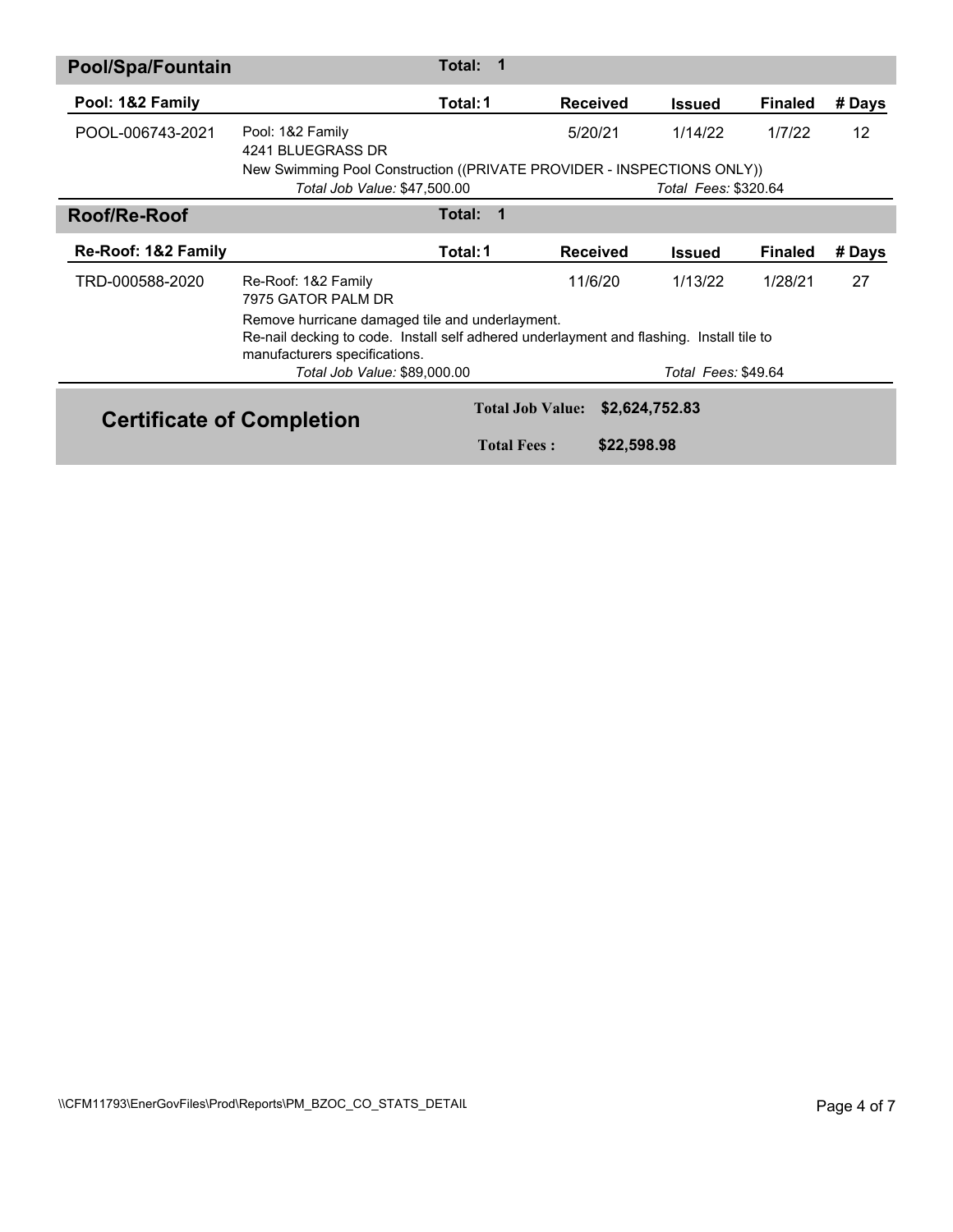| <b>Certificate of Occupancy</b>     |                                                                                                        | Total: 20                                                                                                     |    |                         |                         |                |             |  |
|-------------------------------------|--------------------------------------------------------------------------------------------------------|---------------------------------------------------------------------------------------------------------------|----|-------------------------|-------------------------|----------------|-------------|--|
| <b>Building (1&amp;2 Family)</b>    |                                                                                                        | Total:                                                                                                        | 12 |                         |                         |                |             |  |
| Garage/Carport                      |                                                                                                        | Total: 1                                                                                                      |    | <b>Received</b>         | <b>Issued</b>           | <b>Finaled</b> | # Days      |  |
| BLD2019-03192                       | Garage/Carport<br>1427 CARLETON PALM CT<br>Construction of detached garage.                            |                                                                                                               |    | 10/9/19                 | 1/6/22                  | 1/6/22         | 34          |  |
|                                     | Total Job Value: \$200,000.00                                                                          |                                                                                                               |    |                         | Total Fees: \$1,608.63  |                |             |  |
| <b>Single Family - Addition</b>     |                                                                                                        | Total: 1                                                                                                      |    | <b>Received</b>         | <b>Issued</b>           | <b>Finaled</b> | # Days      |  |
| BLD2019-00359                       | Single Family - Addition<br>2501 CORTEZ BLVD<br>6'x18' addition on structure                           |                                                                                                               |    | 2/1/19                  | 1/25/22                 | 1/25/22        | 20          |  |
|                                     | Total Job Value: \$12,679.00                                                                           |                                                                                                               |    |                         | Total Fees: \$253.66    |                |             |  |
| <b>Single Family - New</b>          |                                                                                                        | Total: 3                                                                                                      |    | <b>Received</b>         | <b>Issued</b>           | <b>Finaled</b> | # Days      |  |
| BLD2020-01826                       | Single Family - New<br>1901 PAULDO ST                                                                  |                                                                                                               |    | 6/19/20                 | 1/25/22                 | 1/25/22        | 159         |  |
|                                     | Total Job Value: \$188,711.00                                                                          | To build one structural steel insulated panels single family residence IMPACT GLASS<br>Total Fees: \$1,575.49 |    |                         |                         |                |             |  |
| BLDR-004683-2021                    | Single Family - New<br>3221 KATHERINE ST                                                               |                                                                                                               |    | 3/19/21                 | 1/28/22                 | 1/28/22        | 62          |  |
|                                     | <b>NEW CONSTRUCTION</b><br>Total Job Value: \$265,539.00                                               |                                                                                                               |    | Total Fees: \$4,445.47  |                         |                |             |  |
| BLDR-006652-2021                    | Single Family - New<br>4740 IMPERIAL EAGLE DR<br>Construction of a new sfr                             |                                                                                                               |    | 5/17/21                 | 1/20/22                 | 1/20/22        | 23          |  |
|                                     | Total Job Value: \$413,312.00                                                                          |                                                                                                               |    |                         | Total Fees: \$14,119.60 |                |             |  |
| <b>Single Family - Renovation</b>   |                                                                                                        | Total: 1                                                                                                      |    | <b>Received</b>         | <b>Issued</b>           | <b>Finaled</b> | # Days      |  |
| BLDR-001534-2020                    | Single Family - Renovation<br>122 BOURNE AVE<br><b>FAMILY ROOM AND BATHROOM ADDITION</b>               |                                                                                                               |    | 12/9/20                 | 1/26/22                 | 1/26/22        | 77          |  |
|                                     |                                                                                                        | Total Job Value: \$24,115.00                                                                                  |    | Total Fees: \$404.27    |                         |                |             |  |
| <b>Single Family Attached - New</b> |                                                                                                        | Total: 6                                                                                                      |    | <b>Received</b>         | <b>Issued</b>           | <b>Finaled</b> | # Days      |  |
| BLDR-007438-2021                    | Single Family Attached - New<br>10364 BONAVIE COVE DR<br>Single family attached. Termite via Sentricon |                                                                                                               |    | 6/10/21                 | 1/31/22                 | 1/31/22        | 21          |  |
|                                     | Total Job Value: \$254,128.00                                                                          |                                                                                                               |    |                         | Total Fees: \$7,656.12  |                |             |  |
| BLDR-006422-2021                    | Single Family Attached - New<br>6566 GOOD LIFE ST<br>New Single Family Attached. Termite via Sentricon |                                                                                                               |    | 5/11/21                 | 1/18/22                 | 1/18/22        | 21          |  |
| Total Job Value: \$238,000.00       |                                                                                                        |                                                                                                               |    | Total Fees: \$11,562.03 |                         |                |             |  |
| BLDR-006421-2021                    | Single Family Attached - New<br>6568 GOOD LIFE ST<br>Single Family attached. Termite via Sentricon     |                                                                                                               |    | 5/11/21                 | 1/18/22                 | 1/18/22        | 21          |  |
|                                     | Total Job Value: \$238,000.00                                                                          |                                                                                                               |    |                         | Total Fees: \$11,562.03 |                |             |  |
| BLDR-006425-2021                    | Single Family Attached - New<br>6535 GOOD LIFE ST<br>Single family attached. Termite via Sentricon     |                                                                                                               |    | 5/11/21                 | 1/28/22                 | 1/28/22        | 43          |  |
|                                     | \\CFM11793\EnerGovFiles\Prod\Reports\PM_BZOC_CO_STATS DETAIL                                           |                                                                                                               |    |                         |                         |                | Page 5 of 7 |  |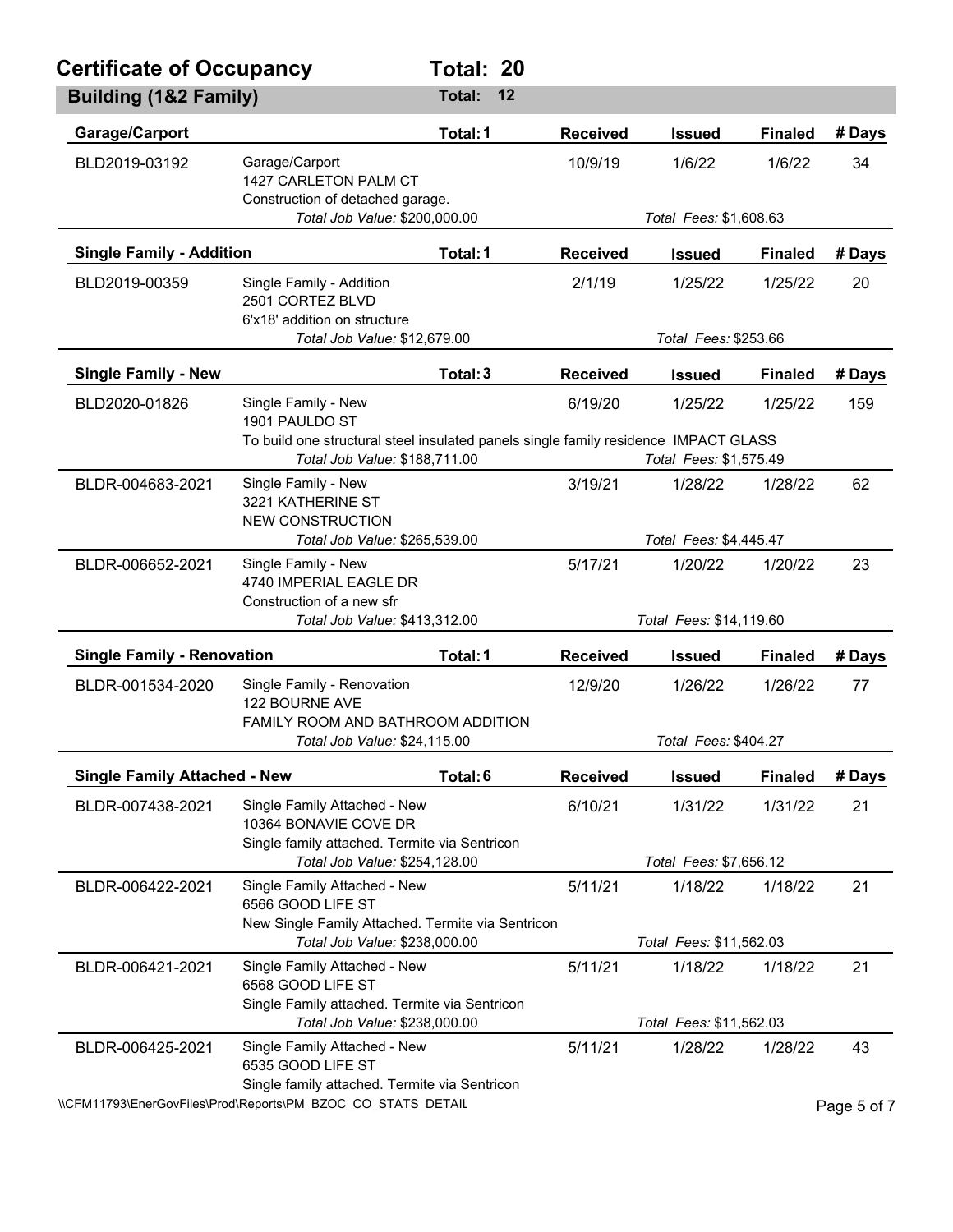|                                                  | Total Job Value: \$238,000.00                                                                                                                                                                                                                                                                                                                                                                                 |                          | Total Fees: \$11,562.03 |                          |                |        |
|--------------------------------------------------|---------------------------------------------------------------------------------------------------------------------------------------------------------------------------------------------------------------------------------------------------------------------------------------------------------------------------------------------------------------------------------------------------------------|--------------------------|-------------------------|--------------------------|----------------|--------|
| BLDR-007439-2021                                 | Single Family Attached - New<br>10362 BONAVIE COVE DR                                                                                                                                                                                                                                                                                                                                                         |                          | 6/10/21                 | 1/28/22                  | 1/28/22        | 21     |
|                                                  | Single family attached. Termite via Sentricon<br>Total Job Value: \$237,888.00                                                                                                                                                                                                                                                                                                                                |                          |                         | Total Fees: \$7,543.06   |                |        |
| BLDR-006427-2021                                 | Single Family Attached - New<br>6537 GOOD LIFE ST                                                                                                                                                                                                                                                                                                                                                             |                          | 5/11/21                 | 1/28/22                  | 1/27/22        | 43     |
|                                                  | Single family attached. Termite via Sentricon<br>Total Job Value: \$238,000.00                                                                                                                                                                                                                                                                                                                                |                          |                         | Total Fees: \$11,562.03  |                |        |
| <b>Building (Commercial)</b>                     |                                                                                                                                                                                                                                                                                                                                                                                                               | $5\phantom{1}$<br>Total: |                         |                          |                |        |
| <b>Commercial Addition</b>                       |                                                                                                                                                                                                                                                                                                                                                                                                               | Total: 1                 | <b>Received</b>         | <b>Issued</b>            | <b>Finaled</b> | # Days |
| BLDC-000583-2020                                 | Commercial Addition<br>1550 BARKLEY CIR                                                                                                                                                                                                                                                                                                                                                                       |                          | 11/6/20                 | 1/10/22                  | 1/10/22        | 73     |
|                                                  | Single story building addition of 2,435sf to medical office clinic for use as an Ambulatory<br>Surgery Center including: structural renovations to exterior walls; relocation of existing<br>utilities and landscaping; new mechanical system; new electrical service from existing<br>electrical room to new electrical room; replacement of generator; and new plumbing.<br>Total Job Value: \$2,334,136.00 |                          |                         | Total Fees: \$40,806.43  |                |        |
| <b>Commercial New Construction</b>               |                                                                                                                                                                                                                                                                                                                                                                                                               | Total: 4                 | <b>Received</b>         | <b>Issued</b>            | <b>Finaled</b> | # Days |
| BLD2018-00081                                    | <b>Commercial New Construction</b><br>2021 TOPGOLF WAY                                                                                                                                                                                                                                                                                                                                                        |                          | 1/12/18                 | 1/28/22                  | 1/28/22        | 1,095  |
|                                                  | Construct a 2 story golf entertainment center with associated grading, paving and utility<br>improvements. PDOX. Threshold Building ((PRIVATE PROVIDER - INSPECTIONS ONLY))<br>Total Job Value: \$10,000,000.00                                                                                                                                                                                               |                          |                         | Total Fees: \$278,584.63 |                |        |
| BLD2019-03905                                    | <b>Commercial New Construction</b><br>3423 FORUM BLVD                                                                                                                                                                                                                                                                                                                                                         |                          | 12/17/19                | 1/5/22                   | 1/5/22         | 125    |
|                                                  | (1) Maintenance building which includes a pool equipment storage and a dog wash room<br>for residential tenants. Type VB construction                                                                                                                                                                                                                                                                         |                          |                         |                          |                |        |
|                                                  | Total Job Value: \$45,606.24                                                                                                                                                                                                                                                                                                                                                                                  |                          |                         | Total Fees: \$705.72     |                |        |
| BLDC-006288-2021                                 | <b>Commercial New Construction</b><br>3550 TEESIDE LN<br>Commercial Building (NEW)                                                                                                                                                                                                                                                                                                                            |                          | 5/6/21                  | 1/10/22                  | 1/10/22        | 48     |
|                                                  | Total Job Value: \$700,269.00                                                                                                                                                                                                                                                                                                                                                                                 |                          |                         | Total Fees: \$17,706.25  |                |        |
| BLDC-001901-2020                                 | <b>Commercial New Construction</b><br>10520 COLONIAL BLVD                                                                                                                                                                                                                                                                                                                                                     |                          | 12/18/20                | 1/11/22                  | 1/11/22        | 89     |
|                                                  | Construction of a New Commercial Tire Service and All Other Related Work.<br>Total Job Value: \$795,800.00<br>Total Fees: \$107,203.53                                                                                                                                                                                                                                                                        |                          |                         |                          |                |        |
| <b>Building (Multi-Family)</b>                   |                                                                                                                                                                                                                                                                                                                                                                                                               | $\mathbf{3}$<br>Total:   |                         |                          |                |        |
| <b>Multi-Family Residential New Construction</b> |                                                                                                                                                                                                                                                                                                                                                                                                               | Total: 3                 | <b>Received</b>         | <b>Issued</b>            | <b>Finaled</b> | # Days |
| BLD2019-03246                                    | Multi-Family Residential New Construction<br>6220 MAHAFFEY RD                                                                                                                                                                                                                                                                                                                                                 |                          | 10/11/19                | 1/27/22                  | 1/27/22        | 321    |
|                                                  | Building Type 4 - 3 story wood frame apartment with 34 units, Hip & Gable roof with wood<br>trusses ((PRIVATE PROVIDER - INSPECTIONS ONLY))<br>Total Job Value: \$6,444,556.00                                                                                                                                                                                                                                |                          |                         | Total Fees: \$341,080.94 |                |        |
| BLD2019-03244                                    | Multi-Family Residential New Construction                                                                                                                                                                                                                                                                                                                                                                     |                          | 10/11/19                | 1/5/22                   | 1/5/22         | 321    |
|                                                  | 6215 MAHAFFEY RD<br>Building Type 4 - 3 story wood frame apartment with 34 units, Hip & Gable roof with wood                                                                                                                                                                                                                                                                                                  |                          |                         |                          |                |        |
|                                                  | trusses ((PRIVATE PROVIDER- INSPECTIONS ONLY))                                                                                                                                                                                                                                                                                                                                                                |                          |                         |                          |                |        |

\\CFM11793\EnerGovFiles\Prod\Reports\PM\_BZOC\_CO\_STATS\_DETAIL\PhysicalCefment Page 6 of 7